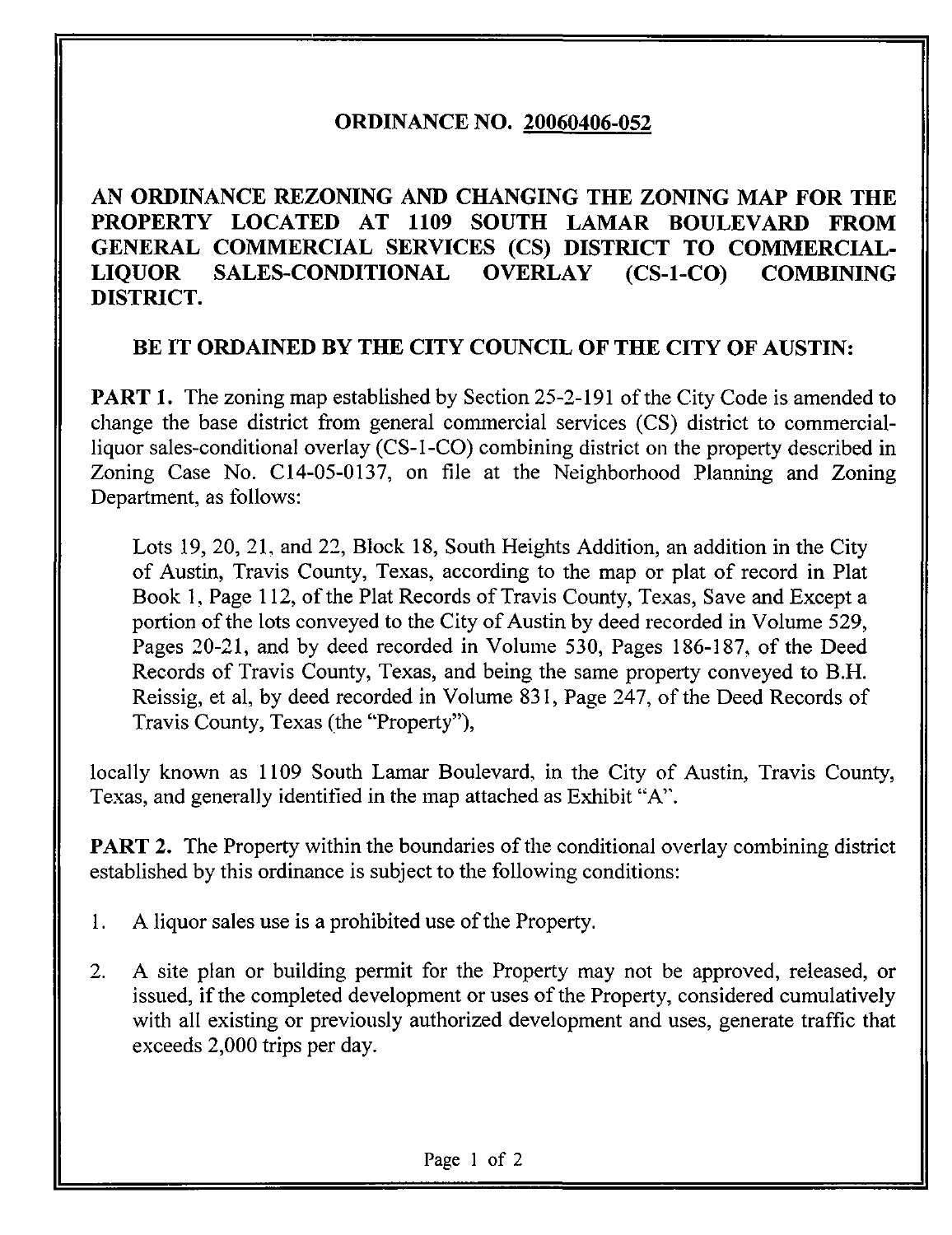Except as specifically restricted under this ordinance, the Property may be developed and used in accordance with the regulations established for the commercial-liquor sales (CS-1) base district and other applicable requirements of the City Code.

PART 3. This ordinance takes effect on April 17, 2006.

## PASSED AND APPROVED

| 2006<br>April 6                                 |                                                  |
|-------------------------------------------------|--------------------------------------------------|
| ٠                                               | Will Wynn<br>Mayor                               |
| APPROVED:<br>David Allah Smith<br>City Attorney | <b>ATTEST:</b><br>Shirley A Gentry<br>City Clerk |